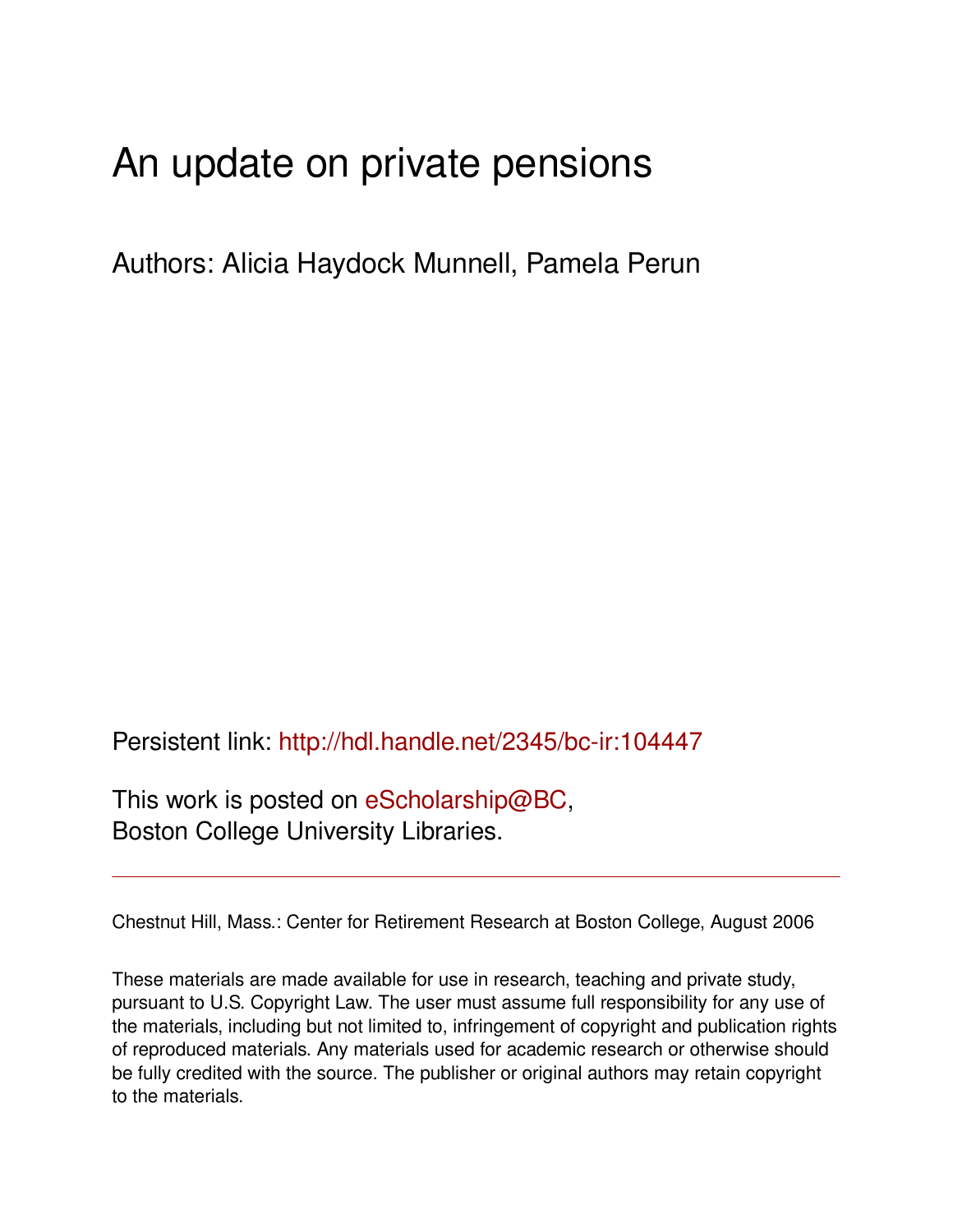August 2006, Number 50

AN ISSUE IN BRIEF **CENTER FOR RETIREMENT** RESEARCH **AT BOSTON COLLEGE** 

# AN UPDATE ON PRIVATE PENSIONS

By Alicia H. Munnell and Pamela Perun\*

## Introduction

Employer-sponsored pensions are an important source of retirement income and often make the difference between having a comfortable retirement and just scraping by. However, at any given time, only about half of workers are covered by pension plans. In addition, the sea change in the nature of pension coverage from traditional defined benefit plans to 401(k)-type defined contribution plans means that the amount of income that individuals will receive from pension plans in the future is uncertain.

This *brief*, which updates our previous work, explores who is covered by a pension plan and who is not, how much retirees receive in pension income, and how pension coverage and receipt have changed over time.<sup>1</sup> The key finding is that total pension coverage has remained stagnant while the nature of coverage has continued to shift to 401(k) plans. These developments, coupled with declining levels of earnings replacement under Social Security, mean that future retirees will have to work longer if they want to maintain their pre-retirement standard of living in retirement.*<sup>2</sup>*

## Trends in Pension Coverage

Workers can be associated with a plan in three distinct ways. They can work for an employer that *sponsors* a plan for any of its employees. They can be *covered* by a plan, but not be eligible for benefits. Or, they can actually *participate* in the plan. Coverage and participation are not the same, since, for example, one fifth of workers covered in 401(k) plans choose not to participate.3 Nevertheless, the terms "coverage" and "participation" are used interchangeably here, except in the discussion of 401(k) plans. The data on coverage trends in this section are primarily from the *Current Population Survey* (CPS).4

The share of workers covered by employer-sponsored pensions depends on the definition of coverage and the relevant population. Figure 1 shows how the percentage of the population with pensions declines as the definition narrows. For example, including government workers, restricting the relevant labor force substantially, and using employer sponsorship as the applicable criteria indicates that about 64 percent of the population had at least the potential for pension protection in 2004. At the other extreme, focusing only on participation for private sector workers and eliminating the age and full-time constraint shows that 39 percent of private sector workers participated in a pension.

<sup>\*</sup> Alicia H. Munnell is the Director of the Center for Retirement Research at Boston College (CRR) and the Peter F. Drucker Professor of Management Sciences at Boston College's Carroll School of Management. Pamela Perun is a Research Fellow at the Initiative on Financial Security (IFS) at the Aspen Insitute. This *brief* is a collaborative effort between the CRR and the IFS. This project was supported by a grant from the Ford Foundation to IFS. The Center gratefully acknowledges support from the Aspen Institute for this project. The authors would like to thank Kelly Haverstick and the staff of CRR, and Lisa Mensah and Elena Chavéz of IFS.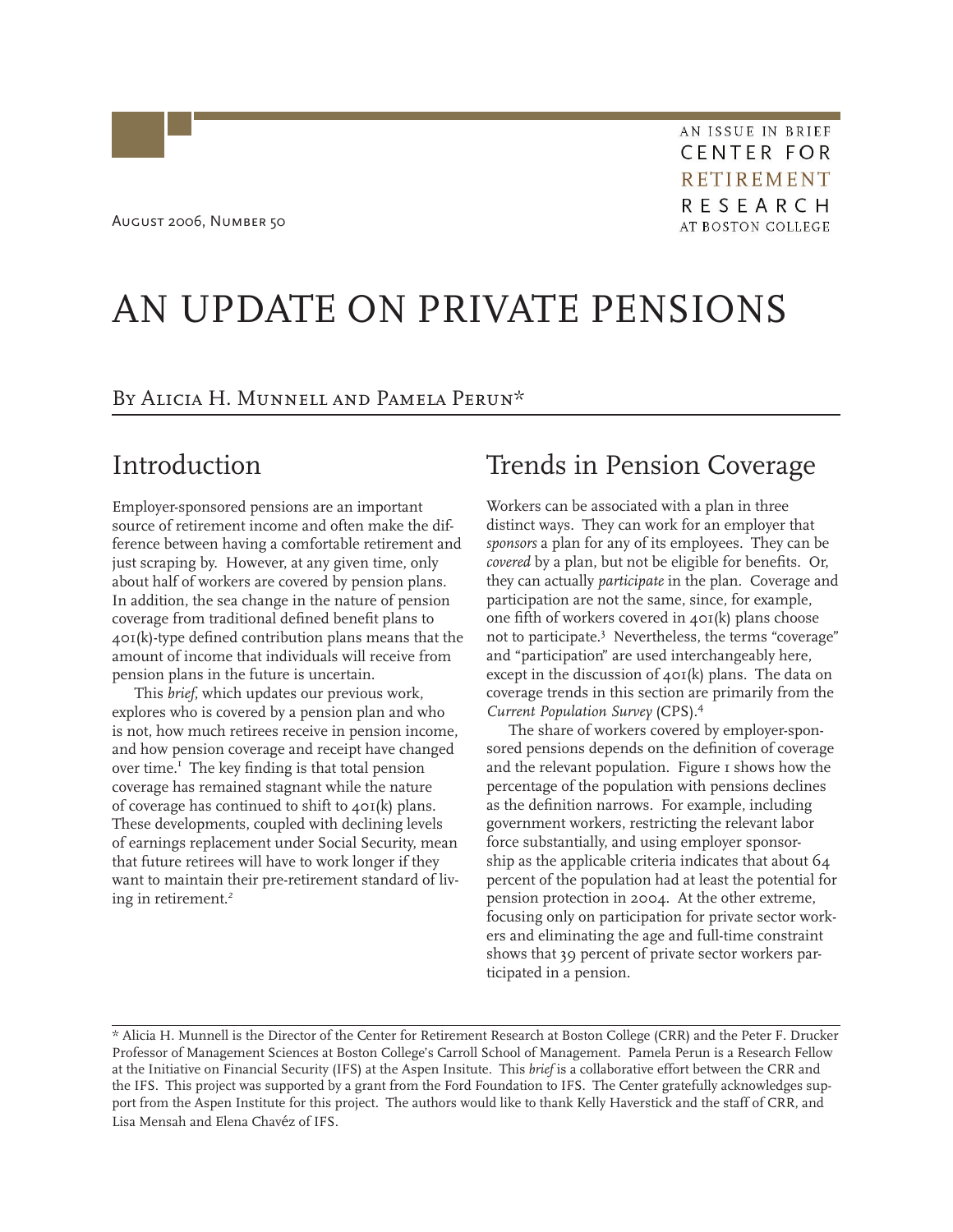Figure 1. Pension Sponsorship and Participation, 1979-2004



*Source:* Authors' calculations from U.S. Bureau of the Census (1980-2005).

While the level of pension participation depends on definitions, the trend over time does not. Regardless of how the relevant population is defined, pension participation in 2004 was lower than it was in 1979. In each case, participation dropped between 1979 and 1988, rebounded between 1988 and 1999, then dropped again between 1999 and 2004. In 1979, 51 percent of non-agricultural wage and salary workers in the private sector aged 25-64 participated in a pension plan; in 2004, that number was 46 percent.

Figure 2a. Pension Participation for Male Workers, Aged 25-64, by Earnings Quintile, 1979 and 2004



*Source:* Authors' calculations from U.S. Bureau of the Census (1980 and 2005).

### *Coverage by Sex, Earnings, and Race*

The decline in pension coverage reflects a sharp drop in coverage for male workers at all earnings levels (see Figure 2a). In contrast, participation for women increased across the board (see Figure 2B). The drop in male participation rates was caused by declines in union membership and employment at large manufacturing firms, and by the rapid growth in  $40I(k)$ plans that made employee participation in pensions voluntary.5 Among women, the growth in pension participation was largely the result of improved earnings and an increase in full-time work and — to a lesser extent — increased union membership and employment at large firms.

The remaining differential between coverage patterns for men and women can be explained by their different work patterns, since pension coverage among women who work full-time, full-year is virtually identical to the coverage rates for men (see Figure 3). In fact, among this group, women actually have slightly higher coverage rates than men.

Figures 2a and 2b also show that participation is closely correlated with earnings levels. In the top quintile, two-thirds of workers — both male and female — participate in pensions; in the bottom quintile, that figure drops to 13 percent for men and 10 percent for women.<sup>6</sup>





*Source:* Authors' calculations from U.S. Bureau of the Census (1980 and 2005).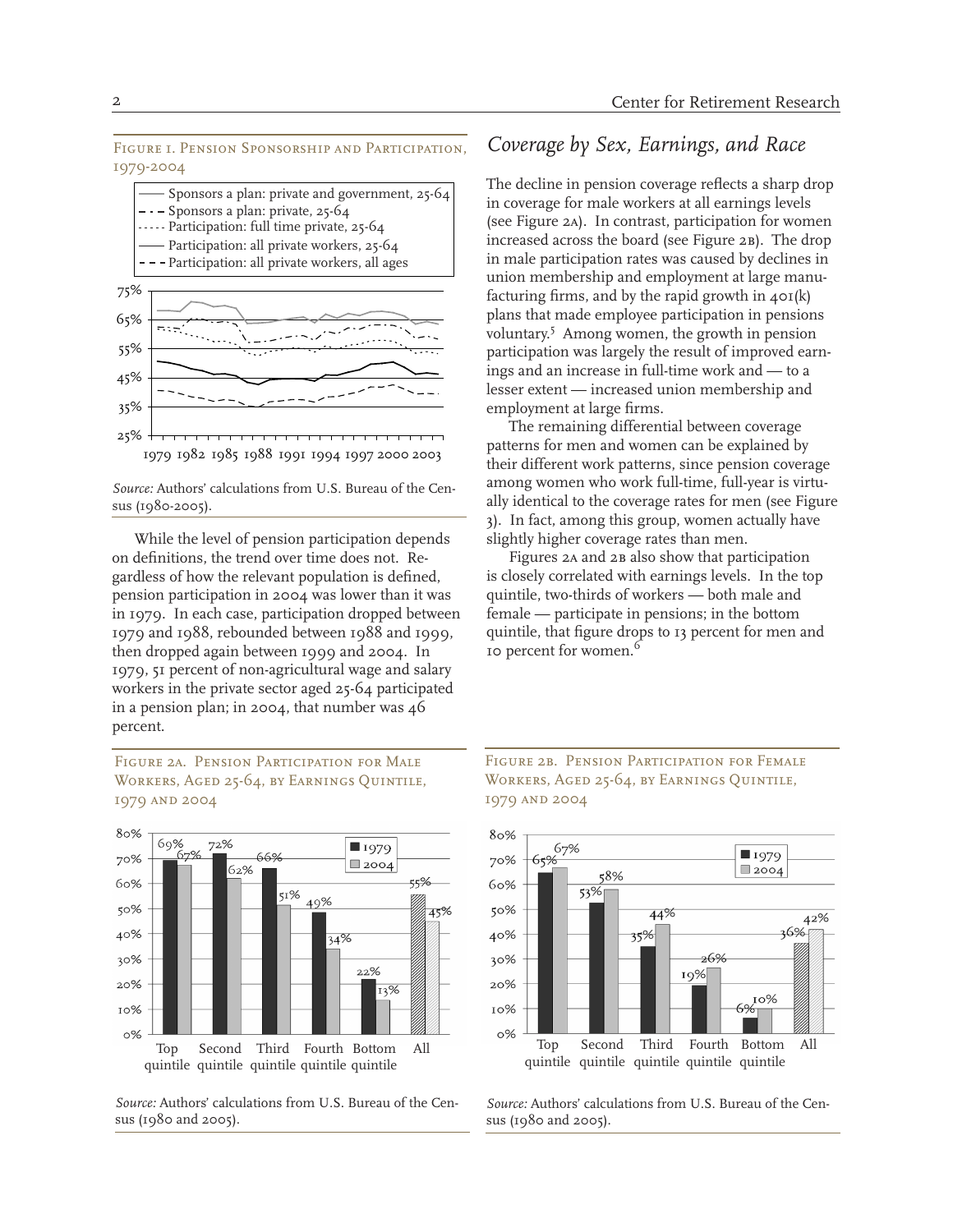

#### Figure 3. Pension Coverage among Full-Time, Full-Year Male and Female Workers, 2004

### *Lifetime Pension Coverage*

The pension coverage data discussed above apply only to individual workers at any given point in time. Over a lifetime and on a household basis, the *Health and Retirement Study* (HRS) shows that coverage rates are somewhat higher.7 For households aged 63-73 in 2004, 67 percent had acquired some sort of employer-sponsored pension coverage over their lifetime.<sup>8</sup> However, again, pension coverage is much more extensive for high-income households — coverage drops from about 84 percent in the top two quintiles of the income distribution to 28 percent for the bottom quintile (see Figure 4).

#### Figure 4. Lifetime Pension Coverage for HOUSEHOLDS WITH HEAD AGED 63-73, BY INCOME Quintile, 2004



*Source:* Authors' calculations from University of Michigan (1993 and 2005).

### *The Uncovered — Firm Has a Plan*

Of those not covered by a pension plan, roughly 20 percent work for an employer with a plan and fourfifths are employed in a firm without a plan.9 As shown in Figure 5, about 40 percent of those who are not part of their employer's pension plan report that they either do not meet the age and service requirements or do not work enough to qualify for the plan, and another 5 percent were excluded because their job was not eligible for pension coverage.<sup>10</sup> While roughly 45 percent of non-participating workers, therefore, are not eligible to participate in their employers' plans, nearly one-quarter of workers say that they choose not to contribute to an available plan. This share has risen significantly over the past decade, probably due to the growing prevalence of 401(k) plans.





*Source:* Authors' calculations from U.S. Bureau of the Census (1997, 2001, 2005).

*Source:* Authors' calculations from U.S. Bureau of the Census (2005).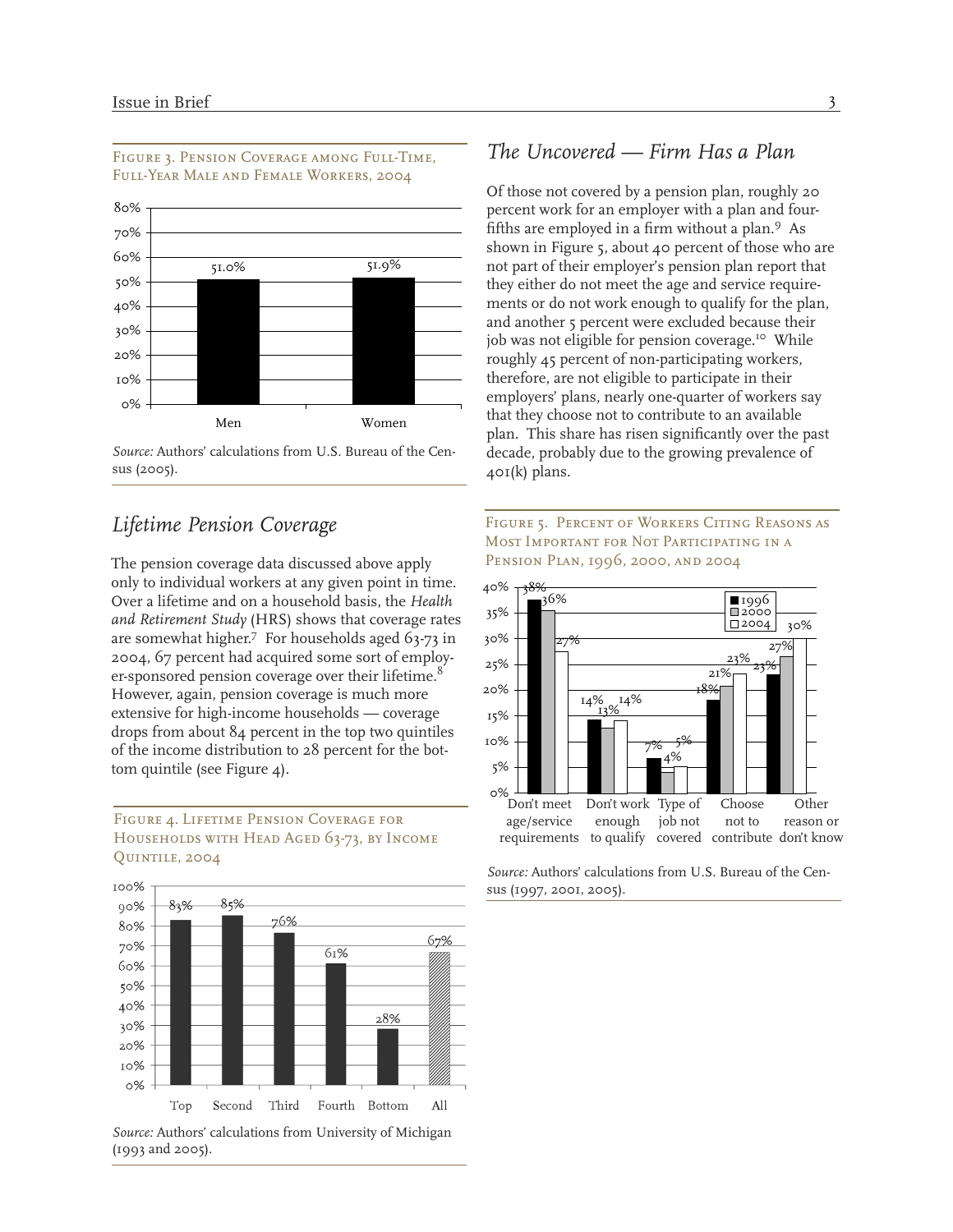### *The Uncovered — Firm Does Not Have a Plan*

The majority of uncovered workers are employed in firms without a pension plan. The existence of a pension plan varies sharply by size of firm. The 2005 *National Compensation Survey* shows that 90 percent of establishments with 100 or more employees offer retirement benefits, while only 49 percent of those with less than 100 employees do so.<sup>11</sup>

As reasons for not providing coverage, small employers frequently mention business concerns such as uncertainty of revenue, or newness of the business. They also cite employee reasons such as high turnover or a preference for cash wages. Figure 6, taken from a survey of small employers by the Employee Benefits Research Institute, documents the relative importance of these various factors. Business-related concerns dominate, and employee-related concerns are the next most frequently cited reason. The third most important factor, cited by one quarter of small businesses, is high costs and administrative reasons. These results suggest that cost is important, but not the dominant consideration.

#### Figure 6. Reasons Cited by Small Employers as the Most Important for Not Offering a Retirement Plan, 2003



*Source:* Employee Benefits Research Institute (2003).

#### Figure 7. Defined Contribution Plans as a PERCENT OF TOTAL PLANS, 1980, 1992, AND 2004



Note: Data are for firms with 100 or more employees. *Sources:* U.S. Department of Labor (2004) and authors' calculations from U.S. Department of Labor (2006).

# A Shift to Defined Contribution Plans

Our analysis of pension data from the Department of Labor's Form 5500 shows the continued shift in the private sector from defined benefit plans to defined contribution plans.<sup>12</sup> The growth in defined contribution plans outpaced defined benefit plans on every major measure of comparison between 1980 and 2004: assets, benefits paid out, active participants, and contributions, as shown in Figure 7. The slight decline in the percentage of contributions going to defined contribution plans in 2004 reflects the increase in contributions to defined benefit plans in the wake of the stock market crash.

Within the defined contribution world, 401(k) plans are the 800-pound gorilla. And they have experienced a meteoric rise to prominence since their introduction in the early 1980s. As shown in Figure 8, between 1984 (the first year separate data are available for 401(k) plans) and 2004, all dimensions of 401(k) plans — assets, benefits, participants, and contributions — have increased from between 30 and 50 percent of total defined contribution plans to about 90 percent.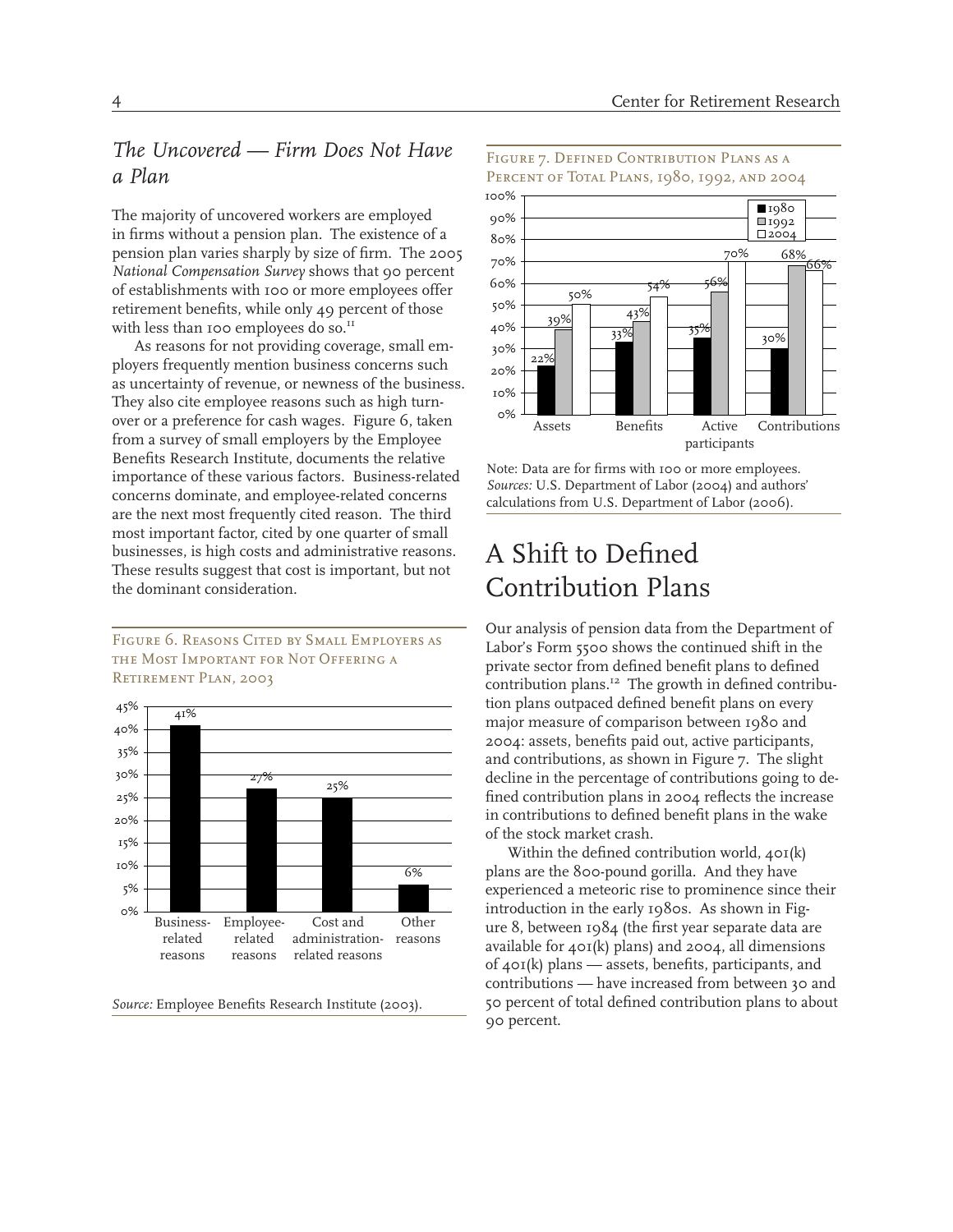

FIGURE 8. 401(K) PLANS AS A PERCENT OF TOTAL DEFINED CONTRIBUTION PLANS, 1984, 1992, AND

Note: Data are for firms with 100 or more employees. *Sources:* U.S. Department of Labor (2004) and authors' calculations from U.S. Department of Labor (2006).

Since overall pension coverage declined slightly, the enormous expansion of defined contribution plans, especially 401(k)-type plans, has produced a sharp drop in the percent of the workforce covered under traditional defined benefit plans. This trend is evident in the Form 5500 data, which show — for those with pension coverage — the proportion with a defined benefit only, defined contribution only, and both types of plans for 1980, 1992 and 2004 (see Figure 9).

FIGURE 9. WORKERS WITH PENSION COVERAGE, BY Pension Type, 1980, 1992, and 2004



Note: Although these calculations adjust for double-counting, some overestimation of coverage may still remain. *Sources*: U.S. Department of Labor (2004) and authors' calculations from U.S. Department of Labor (2006).

Figure 10 shows comparable information from the *Survey of Consumer Finances* (SCF) for 1983, 1992, and 2004.13

This move to defined contribution plans — and  $40I(k)$  plans in particular — places much of the responsibility for retirement saving in the hands of the employees. Employees must make decisions about whether or not to participate, how much to contribute, where to invest the money, how to rebalance their portfolio, whether to cash out when changing jobs, and how to manage their nest egg upon retirement. Many employees make mistakes at each of these steps, so that while — in theory —  $40I(k)$ s have the potential to provide substantial retirement income, in practice most participants have only modest account balances.14



#### Figure 10. Workers with Pension Coverage, by PENSION TYPE, 1983, 1992, AND 2004

*Source*: Authors' calculations from U.S. Board of Governors of the Federal Reserve System (1985, 1994, and 2006).

# A Halt in Shift to Cash Balance Plans

In addition to the shift in pension coverage from defined benefit to defined contribution plans, some employers have converted their pensions to hybrid plans that have both defined benefit and defined contribution characteristics. The most popular of the hybrids are the so-called cash balance plans. Legally, cash balance arrangements are defined benefit plans where the employers prefund contributions, own the assets, select the investments, and bear the risk. To the employee, however, cash balance plans look very much like a defined contribution plan.15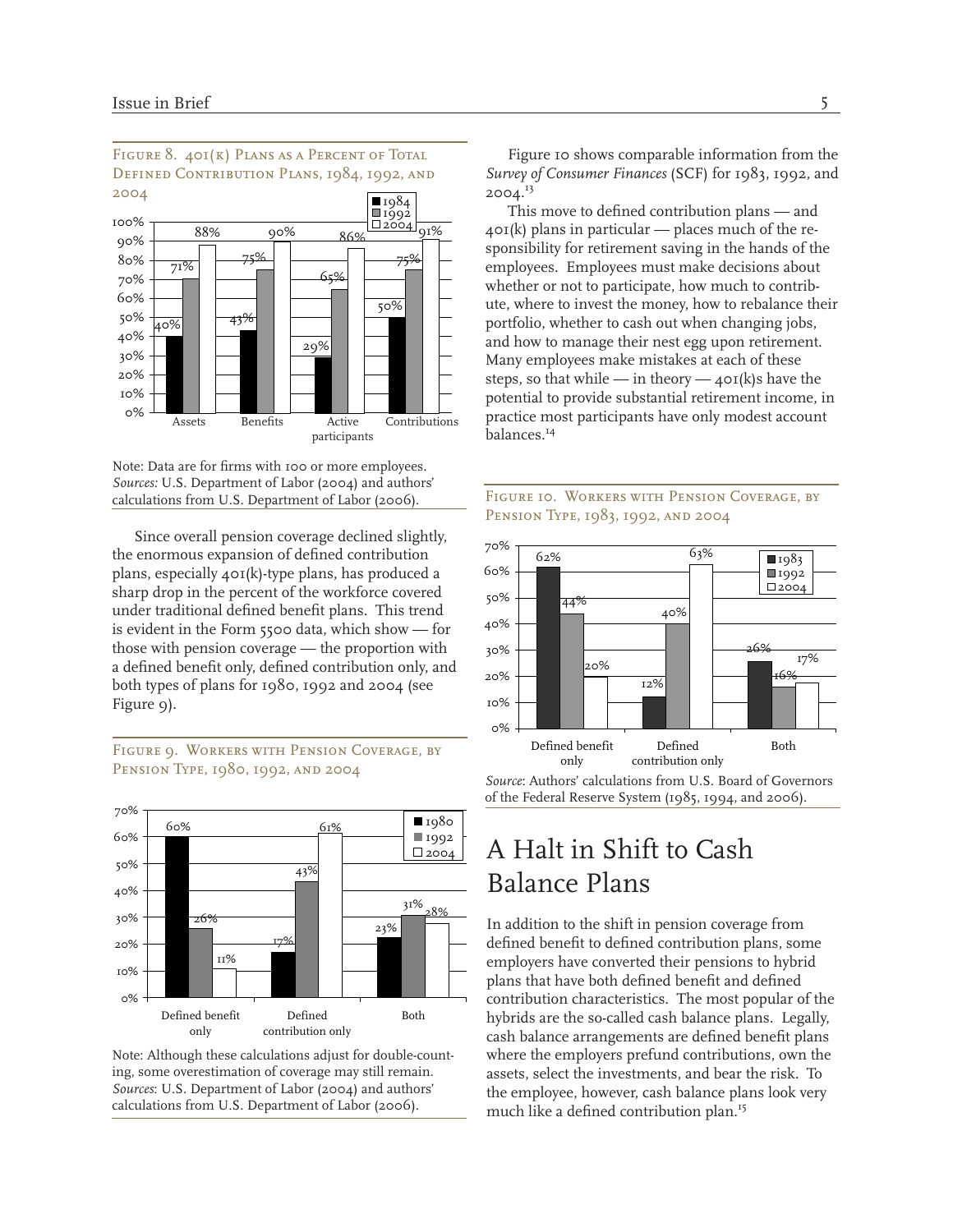Since 1999, the Form 5500 has included a variable to identify cash balance plans, most of which resulted from conversions from traditional defined benefit plans. In that year, there were about 600 cash balance plans with 100 or more participants totaling more than \$250 billion in assets. Up to 2003, cash balance plans grew rapidly with the number of plans increasing to more than 1,000, and assets growing to about  $$530$  billion.<sup>16</sup> Since 2003, cash balance plans have been the target of extensive litigation, which has brought their expansion to a virtual halt (see Table 1).<sup>17</sup>

#### Table 1. Percent of Defined Benefit Plans, Assets, and Participants Identified as Cash **BALANCE**

| Year        | Number of plans | Assets | Participants |
|-------------|-----------------|--------|--------------|
| 1999        | 4%              | 13%    | 10%          |
| 2000        | 6               | 23     | 16           |
| <b>200I</b> |                 | 2I     | 17           |
| 2002        | 8               | 23     | 20           |
| 2003        | O)              | 27     | 23           |
| 2004        | IΟ              | 28     | 24           |

Note: Plans with 100 or more participants. *Source*: Authors' calculations from U.S. Department of Labor (2001-2006).

# Pensions as a Source of Retirement Income

Despite the decline in coverage, employer-sponsored pension benefits are an important source of retirement income. The 2004 SCF shows that pensions accounted for about one quarter of the total wealth of households in the middle of the income distribution (see Table 2). This share makes pensions the second largest source of retirement income, behind only Social Security.

Table 3 shows data from the CPS on the importance of various sources of income in retirement, as a share of aggregate income. In 2004, employersponsored pension income accounted for 19 percent of total income for those 65 and over. (To make the numbers in Table 3 consistent with the wealth data just discussed, which do not include earnings, it is necessary to exclude earnings from the total in

#### TABLE 2. WEALTH HOLDINGS OF A TYPICAL Household Prior to Retirement, SCF 2004

| Source of wealth              | Amount in dollars | Percent of total |
|-------------------------------|-------------------|------------------|
| Primary house                 | 125,208           | 21%              |
| Business assets               | 10,370            | $\mathbf{2}$     |
| Financial assets              | 42,014            | 7                |
| Defined contribution          | 45,244            | 8                |
| Defined benefit               | 96,705            | т6               |
| Social Security               | 251,983           | 42               |
| Other non-financial<br>assets | 26,402            | $\overline{4}$   |
| Total                         | 597,926           | TOO              |

Note: The "typical household approaching retirement" refers to the mean of the middle 10 percent of the sample of households headed by an individual aged 55-64. *Source*: Authors' calculations from U.S. Board of Governors of the Federal Reserve System (2006).

Table 3. For example, in 2004, employer-sponsored pensions accounted for 19 percent of total income, but they represented 26 percent of non-earned income, which is very close to the 24 percent reported for pension wealth as a percent of total wealth.) Perhaps the most interesting aspect of Table 3, however, is the growing importance of earnings in recent years. Delayed retirement and work during retirement have become more and more crucial to the income picture of those over 65, with earnings rising from a low of 17 percent in 1988 to 27 percent in 2004. This trend is likely to continue, and perhaps accelerate, in the future as Baby Boomers and Generation Xers find that traditional sources of retirement income will increasingly be insufficient for maintaining their pre-retirement standard of living.

Given that pension benefits and pension wealth are a significant source of retirement income, to what extent is the employer-sponsored pension system successful in improving the welfare of retirees? Figure 11 shows pensions as a percent of total income from three different surveys — the CPS, HRS, and SCF — for those aged 65 and over. Pensions are much more important for high-income than for low-income workers. This pattern contrasts with that under Social Security where low-income workers receive a higher benefit relative to earnings. For all three surveys, pensions are most important for individuals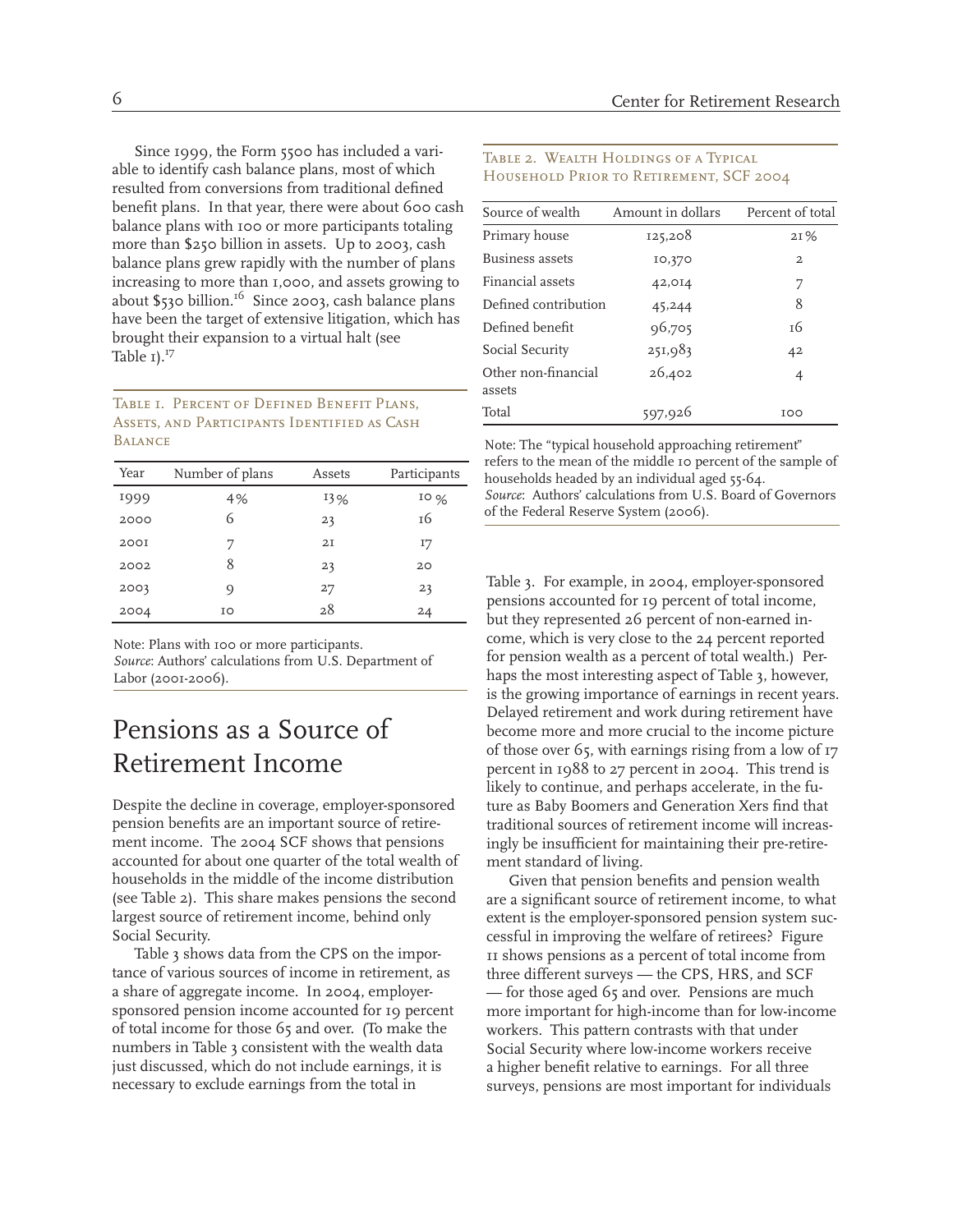| 2004                |          |                |                |      |      |                |                |                |                |
|---------------------|----------|----------------|----------------|------|------|----------------|----------------|----------------|----------------|
| Income source       | 1958     | 1967           | 1976           | 1980 | 1988 | 1990           | 1998           | 2000           | 2004           |
| Social Security     | 22%      | 26%            | 39%            | 39%  | 38%  | 36 %           | 38 %           | 38%            | 38%            |
| Asset income        | 23       | 25             | 18             | 22   | 25   | 25             | 20             | 18             | 13             |
| Earnings            | 37       | 30             | 23             | IQ   | I7   | 18             | 2I             | 23             | 27             |
| Private pensions    |          |                | ד              | 7    | 8    | $\circ$        | IO             | 9              | IO             |
| Government pensions | $\Omega$ | $\circ$        | $\circ$        | ヮ    | O)   | Q)             | O)             | O)             | 9              |
| Public assistance   |          | 3              | $\overline{a}$ |      | I    | T              |                | I              |                |
| Other               | $\circ$  | $\overline{a}$ |                |      | 2    | $\overline{a}$ | $\overline{a}$ | $\overline{a}$ | $\overline{a}$ |

Table 3. Shares of Aggregate Income of Households Aged 65 and Older from Major Sources, 1958- 2004

Note: Totals may not add due to rounding.

*Sources*: Chen (1992); U.S. Social Security Administration (1988, 1990, 1998, 2000, 2004); and authors' calculations.

in the second highest income quintile. Pensions are somewhat less prominent for those in the top quintile because a greater share of their income comes from assets. For those in the bottom quintile, pensions range from 3 percent of non-earned income in the CPS to 8 percent in the HRS.

The fact that pension and Social Security wealth are being evaluated in a low inflation environment makes them appear closer in value than they would with moderate or high inflation, since Social Security

Figure 11. Pensions as a Percent of Income in Three Datasets for Those Aged 65 and over, by Income Quintiles



Note: Quintiles are by total income. Withdrawals from IRAs are included in the SCF and HRS for comparability with the CPS. The top 5 percent of pension income for each quintile is excluded from the SCF and HRS analysis to control for possible outliers.

*Source*: Authors' calculations from U.S. Bureau of the Census (2005), University of Michigan (2003), and U.S. Board of Governors of the Federal Reserve System (2006).

benefits increase in line with inflation whereas private employers rarely provide cost-of-living adjustments (COLAs). Over the entire retirement span, the value of employer-sponsored pensions is less than that implied by the snapshot of pension wealth for people approaching retirement.

# Do Low-Income Workers Really Need Pension Income?

Ideally, retirement benefits should enable workers to maintain the same standard of well-being in retirement as they enjoyed while they were employed. The lack of pension income for low-wage workers would not be a source of concern if Social Security provided enough income for them to maintain their pre-retirement standard of living. Most analysts assume that retirees do not need to replace 100 percent of pre-retirement earnings, because they pay less in taxes (particularly the payroll tax), they have lower housing costs because they have generally paid off their mortgages, and they have less need to save. As a general benchmark, retirement income equal to 65 to 80 percent of pre-retirement earnings should be more or less adequate, with the specific target dependent on a household's characteristics.<sup>18</sup>

Most observers conclude that Social Security alone is inadequate when viewed either in terms of the amount of pre-retirement income it replaces or in relation to poverty thresholds. For the average earner, retiring at age 62 — a common retirement age — Social Security today replaces 33 percent of preretirement earnings or 31 percent after deducting the Medicare Part B premium (see Table 4).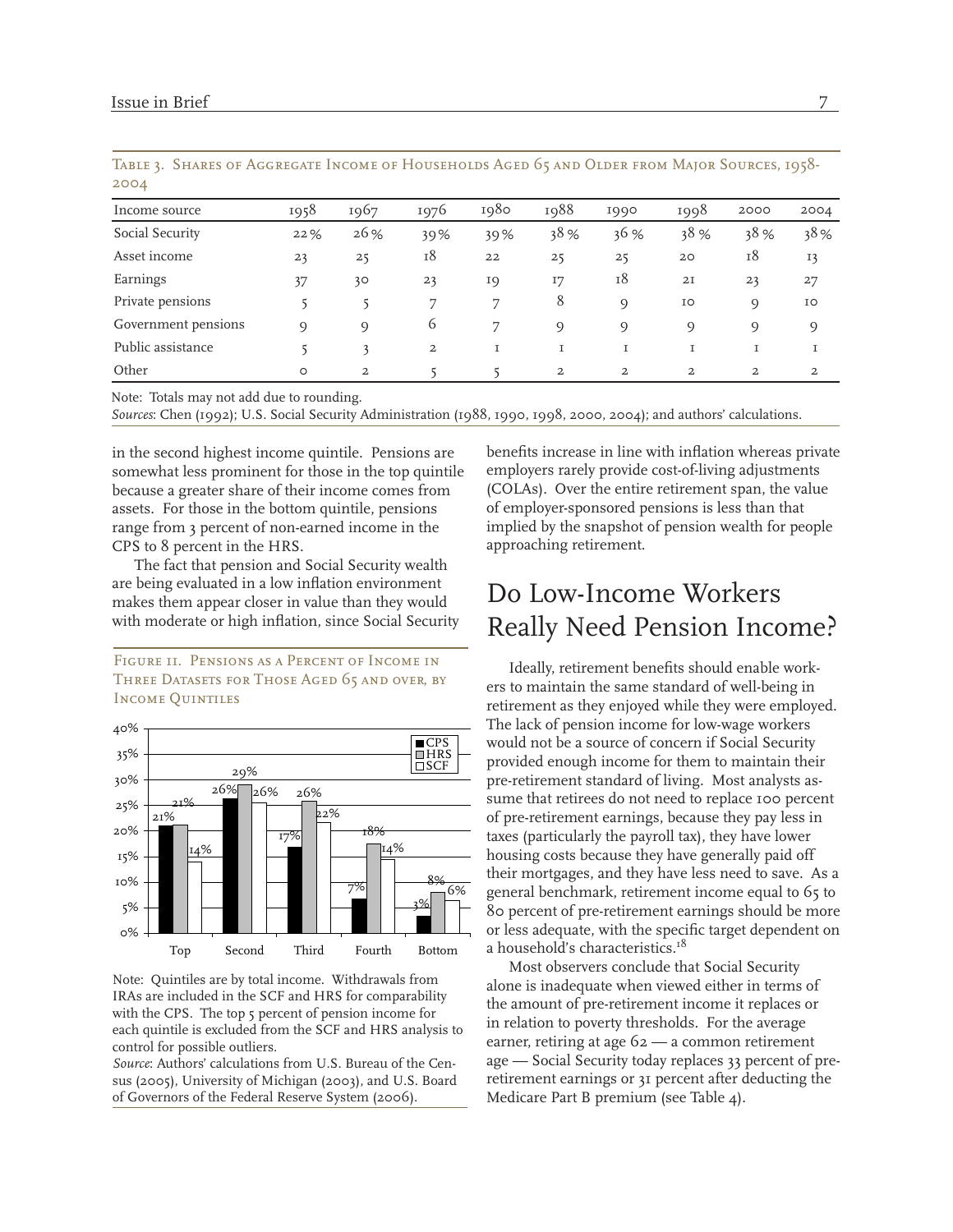#### Table 4. Estimated Social Security Replacement RATES FOR THE MEDIUM EARNER,<sup>a</sup> 2002 and 2030

| Development                                                  |                   | Retirement age |  |  |
|--------------------------------------------------------------|-------------------|----------------|--|--|
|                                                              | 62                | 65             |  |  |
| 2002                                                         |                   |                |  |  |
| Reported replacement rate (RR)                               | 32.6              | 40.8           |  |  |
| After Medicare Part B deduction                              | 30.6 <sup>b</sup> | 38.8           |  |  |
| Net replacement rate                                         | 30.6              | 38.8           |  |  |
| 2030                                                         |                   |                |  |  |
| Replacement rate after extension of<br>Normal Retirement Age | 20.0              | 36.3           |  |  |
| After deducation for Medicare Part B                         | $25.8^{b}$        | 33.1           |  |  |
| After personal income taxation                               | 23.6              | 30.4           |  |  |
| Net replacement rate                                         | 23.6              | 30.4           |  |  |

<sup>a</sup> The "medium earner" is a worker who essentially earns the national average wage over the course of his or her lifetime (about \$33,250 in 2002).

<sup>b</sup> For the individual retiring at age 62, the Medicare Part B premium will not begin until age 65.

*Sources*: Munnell (2003) and authors' calculations from U.S. Social Security Administration (2006) and Centers for Medicare and Medicaid Services (2006).

Going forward, Social Security's already modest benefit amounts will decline due to three factors: the scheduled rise in the Normal Retirement Age (equivalent to an across-the-board benefit cut for retirement at any given age), rising Medicare Part B premiums, and increased taxation of benefits. The cumulative effect of these three factors will lower the benchmark Social Security replacement rate for average earners who retire at age 62, net of Medicare Part B premiums, from 31 percent today to 24 percent by 2030.

### Conclusion

While employer-sponsored pensions can provide an important source of income for some retirees, they cover less than half of the private workforce at any given time. And about a third of households are not covered at all during their entire worklife, and therefore are entirely dependent on Social Security in retirement.

While the majority of those without pensions work for companies that do not sponsor plans, many workers could participate in their employer plan, but choose not to. This result is largely due to the shift in pensions from traditional defined benefit plans to  $40I(k)$  plans, which place most of the responsibility on the employee and increase the possibility for making mistakes along the way. So far, the results of this shift are not encouraging as most workers have only modest balances in their 401(k) accounts.

Policymakers should continue to search for effective ways to increase pension coverage, both by making it easier for employers without plans to adopt them and by encouraging employers with plans to increase participation. For workers who choose not to contribute to a pension plan, the most promising avenue is to establish a system of defaults where employees are automatically enrolled, contribution rates are increased over time, and investment portfolios are automatically diversified and rebalanced.

Even assuming some improvements in 401(k) plans, Baby Boomers and Generation Xers will face a rapidly changing retirement income landscape characterized by declining Social Security replacement rates, more uncertain pension income, and rising life expectancy. These factors will make it increasingly difficult for them to maintain their pre-retirement standard of living in retirement if they continue to retire at traditional ages. Therefore, work later in life or during retirement will continue to become more essential to providing a secure retirement.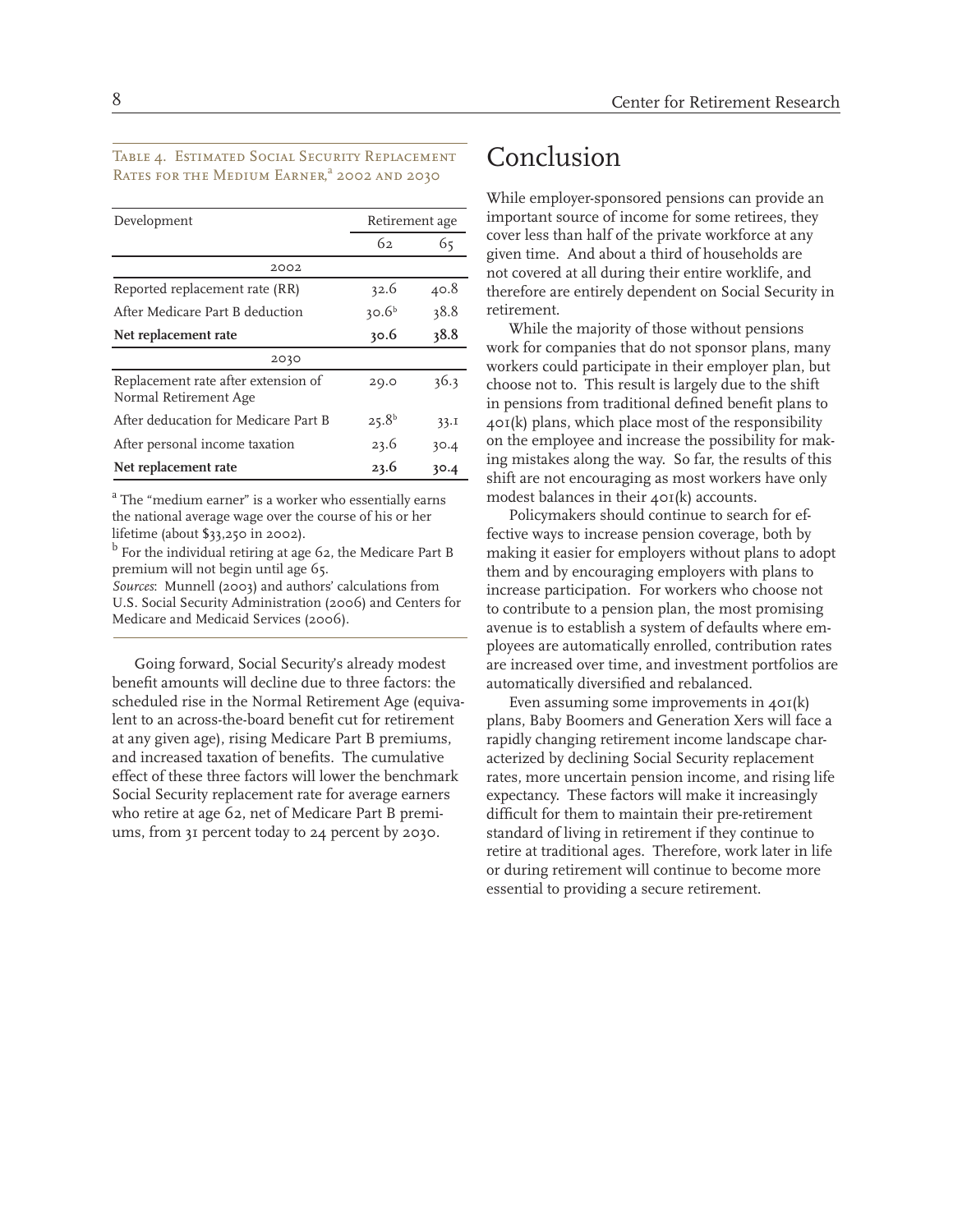### Endnotes

1 Munnell and Sundén (2001); Munnell, et al. (2002); and Munnell, et al. (2004).

2 For more details on the declining role of Social Security, see Munnell (2003). For more details on overall changes in the retirement income landscape, see Center for Retirement Research at Boston College  $(2006)$ .

3 Munnell and Sundén (2006).

4 The CPS is administered jointly by the Bureau of Labor Statistics (BLS) and the Bureau of the Census. The CPS is one of several different sources of pension data. Sanzenbacher (2006 forthcoming) compares and contrasts pension coverage data from several different datasets.

5 Even and Macpherson (1994) showed that the growth of 401(k) plans caused participation rates to drop most for young and less educated workers.

6 Earnings also appear to be more important than race in explaining pension participation. When examining participation by earnings groups, the picture for whites and blacks looks very similar. Hispanics, on the other hand, have lower participation rates in all earnings groups. For additional evidence, see Chen (2001).

7 The HRS is a nationally representative dataset with a core sample of about 12,600 individuals from about 7,600 families that provides detailed information on income and wealth holdings. Conducted by the University of Michigan's Institute for Social Research, the HRS interviews individuals aged 51-61 in 1992 and their spouses, with the first interview taking place in 1992 and subsequent interviews taking place every other year. See Juster and Suzman (1995) for a detailed overview of the survey.

8 Most of the HRS workers acquired their earnings in a pension environment very different than today's. Therefore, pension coverage and pension findings for later generations may look different than those reported by HRS respondents.

9 Authors' calculations from U.S. Bureau of the Census (2005).

10 The Internal Revenue Code (IRC)'s minimum participation provisions for private sector plans allow firms to exclude employees under age 21 or with less than one year of employment with the firm. Since a year of service is defined as 1000 hours during a 12 month period, many part-time and seasonal workers never qualify to participate in the plan. In addition to the exclusion for age and service, the IRC's minimum coverage rules permit a firm to exclude at least 30 percent of the remaining non-highly-compensated workers from the plan.

11 U.S. Department of Labor (2005).

12 Defined benefit plans generally provide retirement benefits based on a percentage of final salary for each year of service, and pay the benefits in the form of a lifetime annuity. For example, a worker with a final salary of \$40,000 might receive 1.5 percent a year for 30 years of service, producing an annual pension of \$18,000. The employer pre-funds these benefits by making pre-tax contributions into a pension fund; employees typically do not contribute. The employer holds the assets in trust, directs the investments, and bears the risk. In contrast to defined benefit plans, defined contribution plans are like savings accounts. Generally the employer, and often the employee, contributes a specified dollar amount or percentage of earnings into the account. These contributions are invested, usually at the direction of the employee, in mutual funds consisting of stocks and bonds or other investments. When the worker retires, the balance in the account determines the retirement benefit. The worker then can decide how and when to withdraw the accumulated money.

13 The SCF is a triennial survey sponsored by the Federal Reserve Board in cooperation with the Department of the Treasury that collects data on households' assets, liabilities and other items, including pension coverage. For a summary of the 2004 SCF results, see Bucks, Kennickell, and Moore (2006).

14 Munnell and Sundén (2004) and (2006).

15 Contributions made for the employees are recorded in separate "notional" accounts for each worker. Notional accounts are used for recordkeeping purpos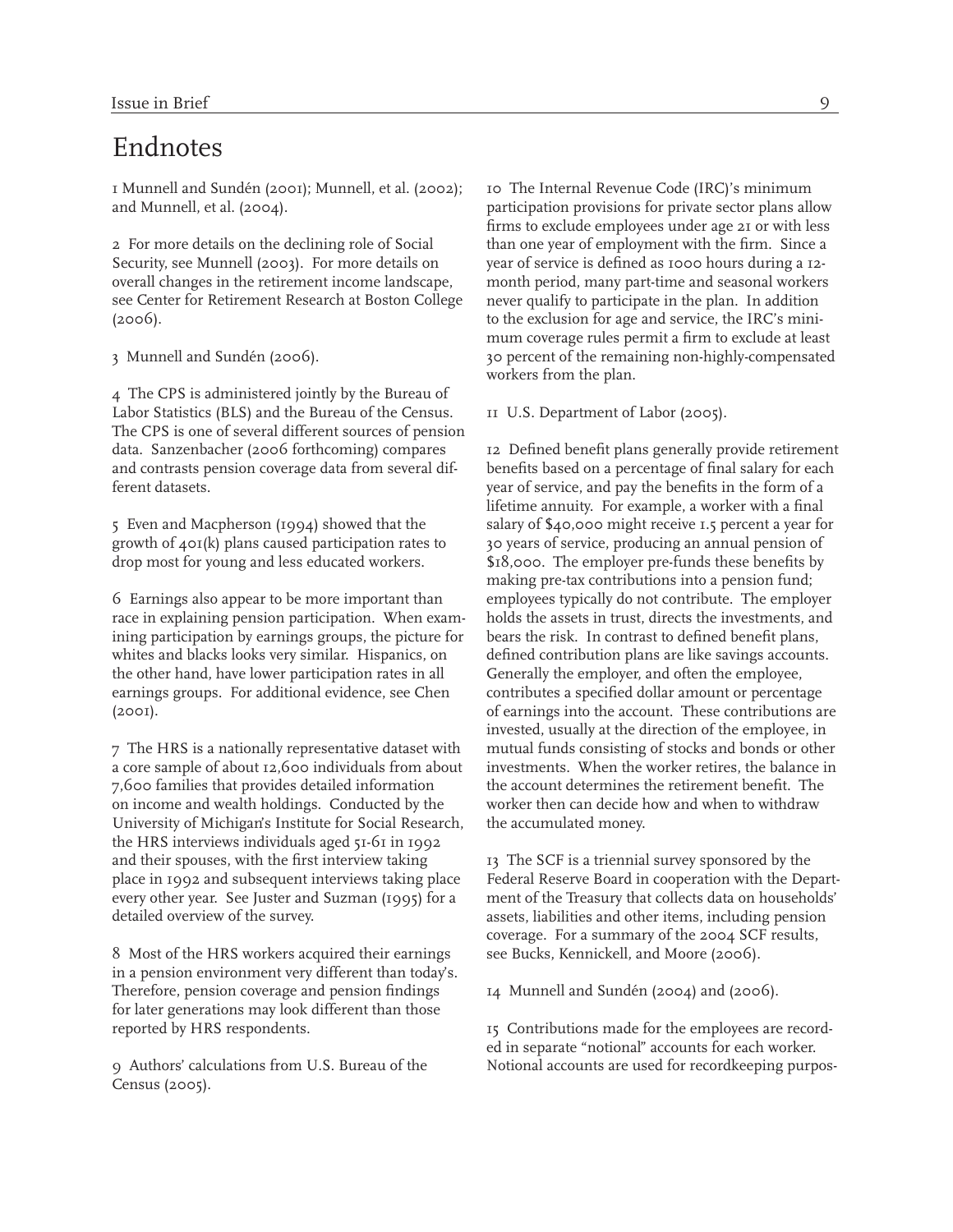es only; the pension funds are not invested through these separate accounts, but are instead pooled and invested centrally by the employer. The employees receive regular statements showing the balance in their notional account, and the benefits tend to accrue as a constant percentage of compensation plus a fixed investment return. At separation, the employee can withdraw the balance, which for younger workers is usually more than they would get under a traditional defined benefit plan.

16 Cash balance plan assets may include those used to fund benefits for grandfathered participants under the traditional benefit formula.

17 The most notable case was *Cooper vs. IBM Pension Plan* (2003). The ruling in this case — issued July 31, 2003 — deemed IBM's cash balance plans illegal under the anti-discrimination requirements of the Employee Retirement Income Security Act (ERISA).

18 The target replacement rate varies by income level and household type. For further information, see Center for Retirement Research at Boston College (2006) and Palmer (2004).

## References

- Bucks, Brian K., Arthur B. Kennickell and Kevin B. Moore. 2006. "Recent Changes in U.S. Family Finances: Evidence from the 2001 and 2004 Survey of Consumer Finances." *Federal Reserve Bulletin*.
- Center for Retirement Research at Boston College. 2006. "*Retirements at Risk: A New National Retirement Risk Index*." Report. Chestnut Hill, MA [Available at http://www.bc.edu/centers/crr/special\_pubs/NRRI.pdf].
- Centers for Medicare and Medicaid Services. 2006. "Personal Communication with the CMS Office of the Actuary." Baltimore, MD.
- Chen, Yung-Ping. 2001. "Employee Preferences as a Factor in Pension Participation by Minority Workers." *Report for the U.S. Department of Labor*  (February).
- Chen, Yung-Ping. 1992. "The Role of Private Pensions in the Income of Older Americans," in *Trends in Pensions 1992*, edited by John A. Turner and Daniel J. Beller. Washington, DC: U.S. Department of Labor, pp. 293-418.
- Cooper, Kathi, et al. v. The IBM Personal Pension Plan and IBM Corporation. 2003. 99-829-GPM, S.D. Ill. [Available at: www.ilsd.uscourts.gov/Opinions/Cooper\_v.\_IBM\_Order.pdf].
- Employee Benefits Research Institute. 2003. *The 2003 Small Employer Retirement Survey (SERS): Summary of Findings.* [Available at: http://www.ebri. org/sers/2003/03sersof.pdf].
- Even, William E. and David A. Macpherson. 1994. "Why Did Male Pension Coverage Decline in the 1980s?" *Industrial and Labor Relation Reviews*  (April): 439-453.
- Juster, F. Thomas and Richard Suzman. 1995. "An Overview of the Health and Retirement Study." *Journal of Human Resources*, Vol. 30, Supplement, pp. S7-S56.
- Munnell, Alicia H. and Annika Sundén. 2006. "401(k) Plans Are Still Coming Up Short." *Issue in Brief* 43. Chestnut Hill, MA: Center for Retirement Research at Boston College.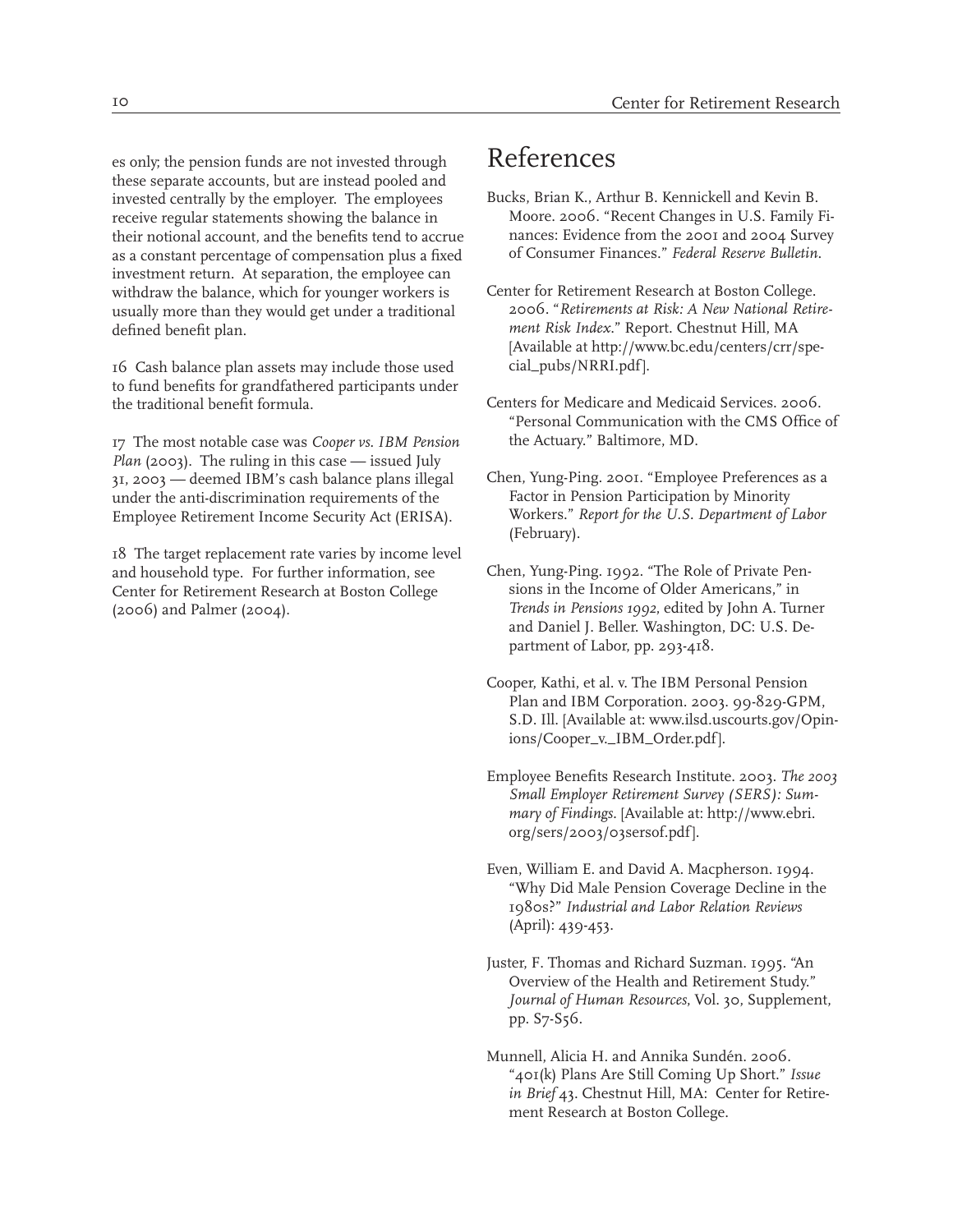- Munnell, Alicia H., James G. Lee, and Kevin B. Meme. 2004. "An Update on Pension Data." *Issue in Brief* 20. Chestnut Hill, MA: Center for Retirement Research at Boston College.
- Munnell, Alicia H. and Annika Sundén. 2004. *Coming Up Short: The Challenge of 401(k) Plans.* Washington, DC: Brookings Institution Press.
- Munnell, Alicia H. 2003. "The Declining Role of Social Security" *Just the Facts on Retirement Issues* 6. Chestnut Hill, MA: Center for Retirement Research at Boston College.
- Munnell, Alicia H., Annika Sundén, and Elizabeth Lidstone. 2002. "How Important are Private Pensions?" *Issue in Brief* 8. Chestnut Hill, MA: Center for Retirement Research at Boston College.
- Munnell, Alicia H. and Annika Sundén. 2001. "Private Pensions: Coverage and Benefit Trends." Prepared for the Pension Rights Center's *Conversation on Coverage,* July 24-25, 2001, Washington, DC. [Available at http://www.pensioncoverage. net/Papers.htm].
- Palmer, Bruce A. 2004. *2004 GSU/Aon RETIRE Project Report*. Atlanta, GA: Center for Risk Management and Insurance Research at Georgia State University.
- Sanzenbacher, Geoff. 2006 forthcoming. "Measuring Pension Coverage: A Comparison of Major Datasets." *Issue in Brief*. Chestnut Hill, MA: Center for Retirement Research at Boston College.
- University of Michigan. 1993, 2003, and 2005. *Health and Retirement Study*. Ann Arbor, MI: Institute for Social Research.
- U.S. Board of Governors of the Federal Reserve System. 1985, 1994, and 2006. *Survey of Consumer Finances*. Washington, DC: Government Printing Office.
- U.S. Bureau of the Census. 1980-2005. *Current Population Survey.* Washington, DC: Government Printing Office.
- U.S. Department of Labor, Employee Benefits Security Administration, Office of Participant Assistance. 2001-2006. Annual Return/Report Form 5500 Series for Plan Years 1999-2004. Washington, DC: U.S. Government Printing Office.
- U.S. Department of Labor, Bureau of Labor Statistics. 2005. "National Compensation Survey: Employee Benefits in Private Industry in the United States, March 2005." Washington, DC: U.S. Department of Labor (August). [Available at: http://www.bls. gov/ncs/ebs/sp/ebsm0003.pdf].
- U.S. Department of Labor, Pension and Welfare Benefits Administration, Office of Policy and Research. 2004. "Abstract of 1999 Form 5500 Annual Reports," *Private Pension Plan Bulletin* (12). [Available at: http://www.dol.gov/ebsa/PDF/ 1999pensionplanbulletin.PDF].
- U.S. Social Security Administration. 2006. *The 2006 Annual Report of the Board of Trustees of the Federal Old Age, Survivors, and Disability Insurance Trust Funds*. Washington, DC: Government Printing Office.
- U.S. Social Security Administration. 1988, 1990, 1998, 2000, 2004. *Income of the Population 55 or Older.* Washington, DC: Government Printing Office. [2004 edition available at: http://www.ssa. gov/policy/docs/statcomps/income\_pop55/2004].